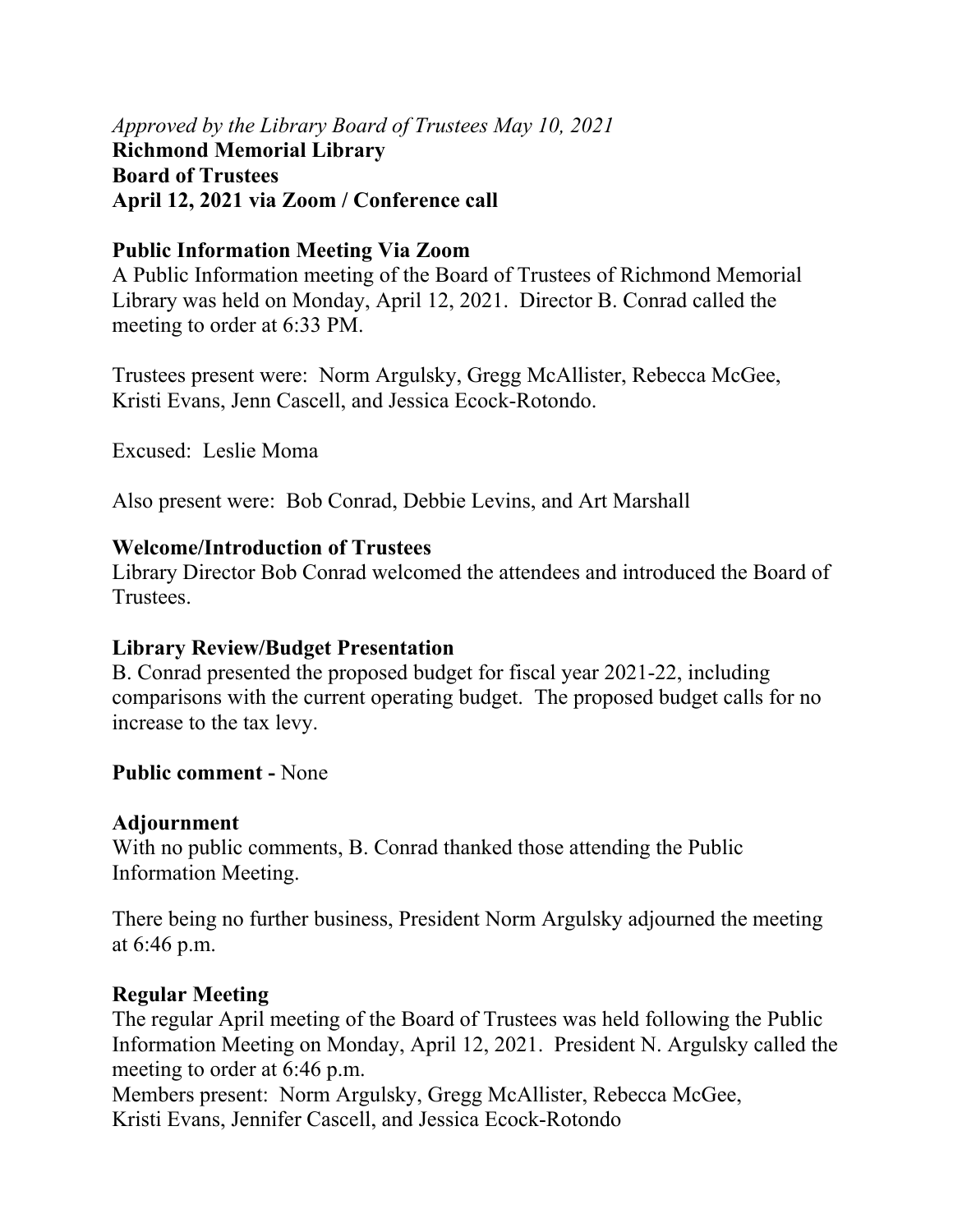Also present: Bob Conrad and Debra Levins

Excused: Leslie Moma

## **Approval of Minutes**

Upon the motion of J. Cascell, seconded by J. Ecock-Rotondo, the minutes of the March 8, 2021 meeting were approved. All members voted yes. Motion carried.

## **Public to be Heard -** None

### **Library Director's Report Reports of Librarians McCormack, Stryker Basile, Beardslee, Wood and Potera**

The Board reviewed monthly reports from Librarians Rita McCormack, Samantha Stryker Basile, Elizabeth Beardslee and Deborah Wood.

The Board also reviewed the Combined Youth Services Report from Librarian Sue Potera.

### **NYLA YSS Conference Report, Sue Potera**

A report of the NYLA YSS Spring Conference by Sue Potera was reviewed.

### **Library Statistics – February 2021**

The February 2021 Statistics were reviewed.

### **Property Tax Cap filing**

The proposed budget calls for no increase to the tax levy. This was reflected in the tax cap filing.

# **Status update on Trustee Election, Annual Reports / Budget Newsletter**

An update on the Trustee Election, Annual Reports and Budget Newsletter was given.

### *Tracking Library Open Hours* **– a comparison of NY library systems**

The comparison of NY library system hours of service and of services available in Feburary, 2021, was reviewed in response to Coronovirus reopenings. RML was shown to be running par-for-the course in a return to most services, and stood with the majority of NY public libraries in not being open for prolonged seating.

# **Vaccination status of RML staff**

Director Conrad gave the Trustees a brief update on the status of RML staff vaccinations.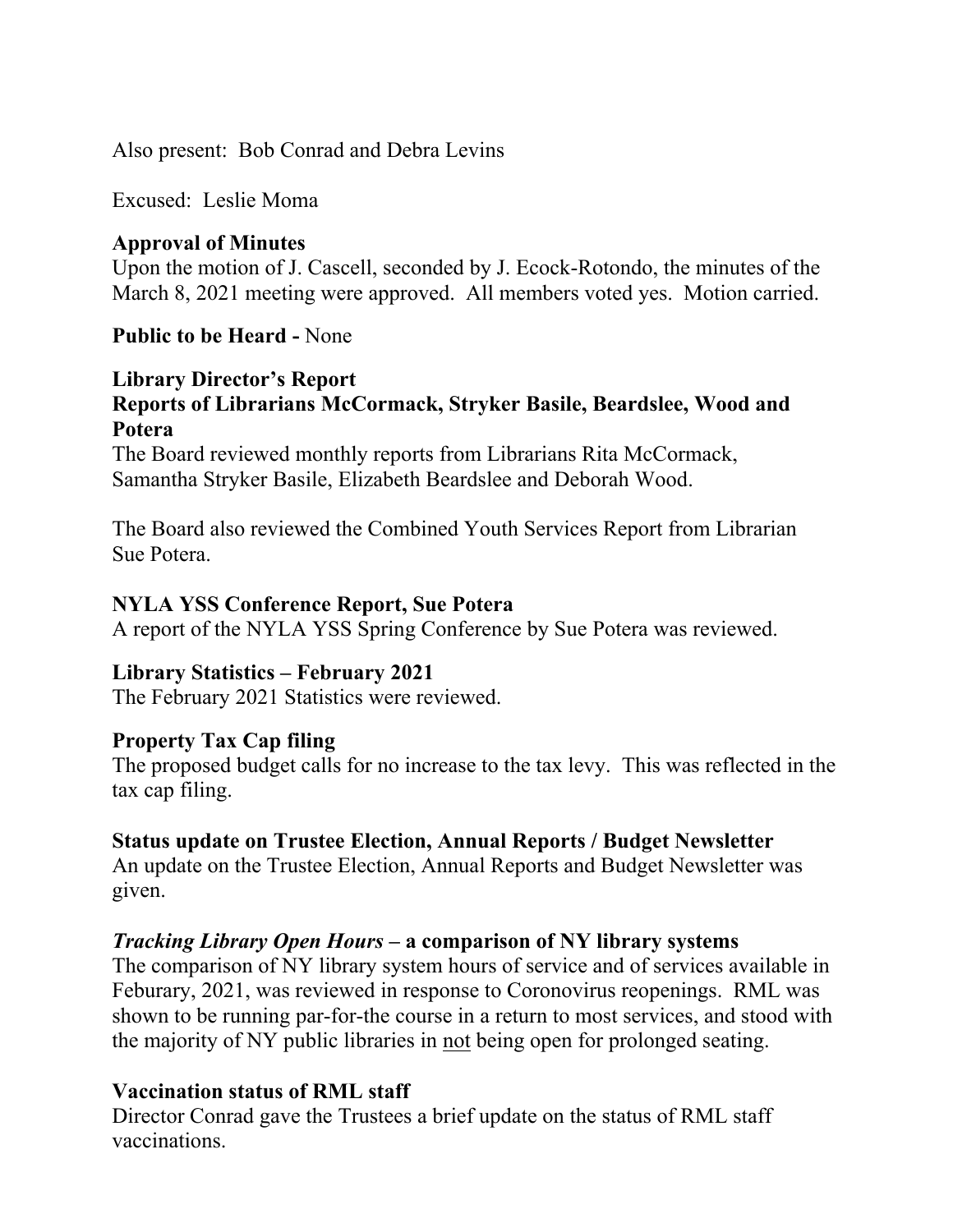# **Safety Plan update / recommendations (all on page 6 of Safety Plan)**

- Nioga recommends relaxing library materials quarantine to 24 hours
- Staff request to permit in-person library programs with social distancing of 6 ft *in combination* with face coverings

Upon the motion of J. Cascell, seconded by K. Evans, it was resolved to accept the changes in the Safety Plan as recommended. All members voted yes. Motion carried.

# **Committee Reports -** None

# **Financial Reports**

# **March 2021 Summary of Revenues and Appropriations**

Upon the motion of J. Ecock-Rotondo, seconded by R. McGee, it was resolved to approve the March 2021 Summary of Revenues and Appropriations. All members voted yes. Motion carried.

# **February 2021 Bank Reconciliations**

Upon the motion of J. Ecock-Rotondo, seconded by R. McGee, it was resolved to approve the February 2021 Bank Reconciliations. All members voted yes. Motion carried.

# **Approval of Invoices for Payment**

Upon the motion of J. Ecock-Rotondo, seconded by R. McGee, it was resolved to approve the manual checks on Warrant 57. The amount of \$2,779.48 was received by Proflex Administrators LLC for March Health Care costs. All members voted yes. Motion carried.

Upon the motion of J. Ecock-Rotondo, seconded by R. McGee, it was resolved to approve the payment of \$926.78 on Supplemental Warrant 52. All members voted yes. Motion carried.

Upon the motion of J. Ecock-Rotondo, seconded by R. McGee, it was resolved to approve the payment of \$16,497.82 on Supplemental Warrant 56. All members voted yes. Motion carried.

Upon the motion of J. Ecock-Rotondo, seconded by R. McGee, it was resolved to approve the payment of \$944.98 on Supplemental Warrant 59. All members voted yes. Motion carried.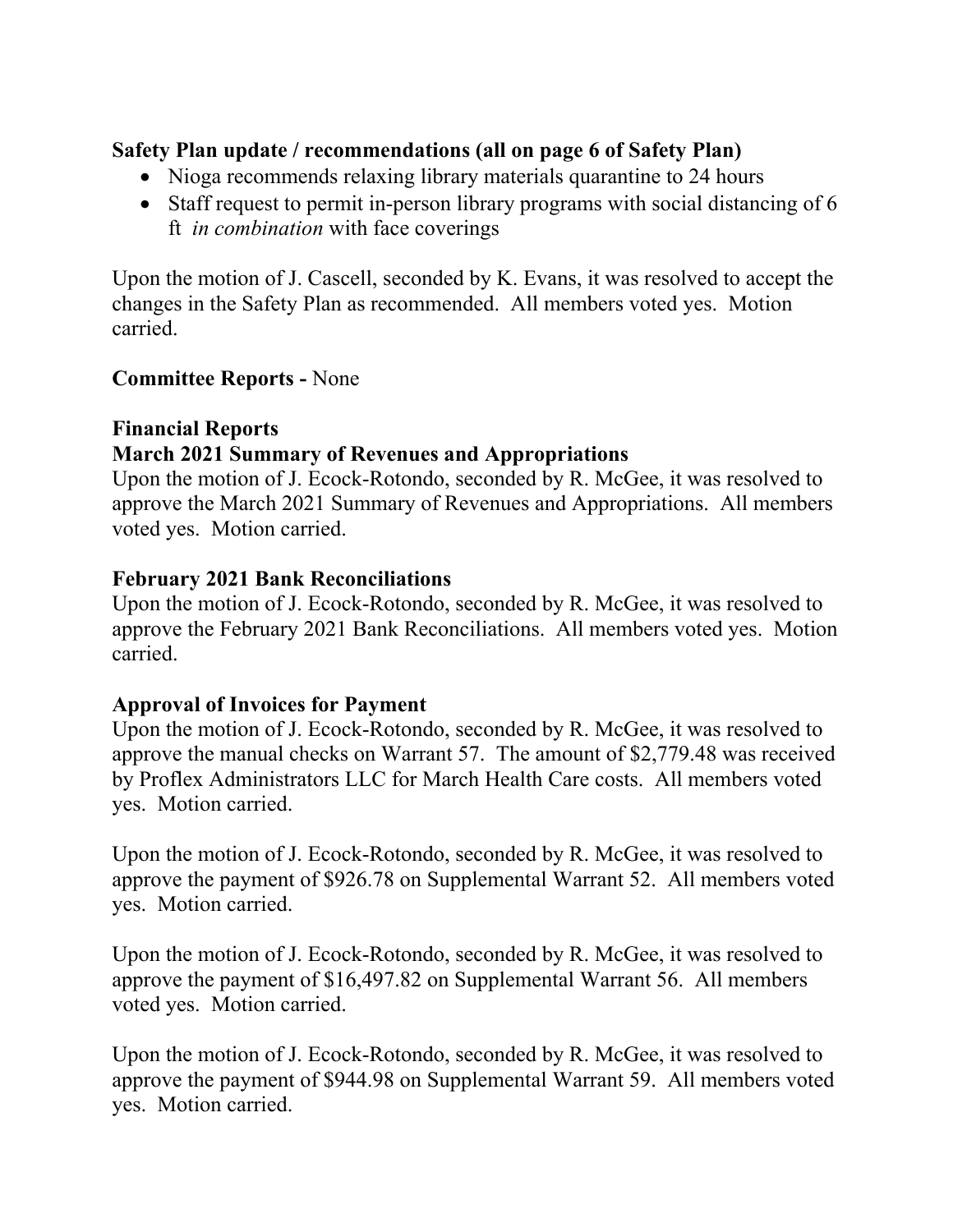Upon the motion of J. Ecock-Rotondo, seconded by R. McGee, it was resolved to approve the payment of \$21,237.59 on Warrant 60. All members voted yes. Motion carried.

## **Request for Budgetary Transfers**

Upon the motion of G. McAllister, seconded by R. McGee, it was resolved to approve the following transfers:

a transfer of \$600.00 from Travel & Meetings – Marshall Grant to Books – Marshall Grant for book purchases.

a transfer of \$2,000.00 from NYS Retirement – Marshall Grant to AV – Marshall Grant for AV purchases.

a transfer of \$78.00 from NYS Retirement – Marshall Grant to Materials & Supplies – Marshall Grant for supplies.

a transfer of \$500.00 from Other Expenses – Marshall Grant to Materials & Supplies – Marshall Grant for supplies.

All members voted yes. Motion carried.

#### **Communications Don Shukecht**

Upon the motion of R. McGee, seconded by G. McAllister, it was resolved to accept the gift of a bench in memory of Mary Shuknecht. All members voted yes. Motion carried.

### **Old Business**

## **Resolution of a Special Meeting of the Board of Trustees of the Richmond Memorial Library / Petition for Amendment of Charter**

Upon the motion of G. McAlllister, seconded by K. Evans, it was resolved to accept the Resolution of a Special Meeting of the Board of Trustees of the Richmond Memorial Library along with the Petition for Amendment of Charter as presented. All members voted yes. Motion carried.

### **New Business**

### **Approve the termination of library page**

Upon the motion of R. McGee, seconded by J. Ecock-Rotondo, it was resolved to terminate library page Jacelyn Ferringer. All members voted yes. Motion carried.